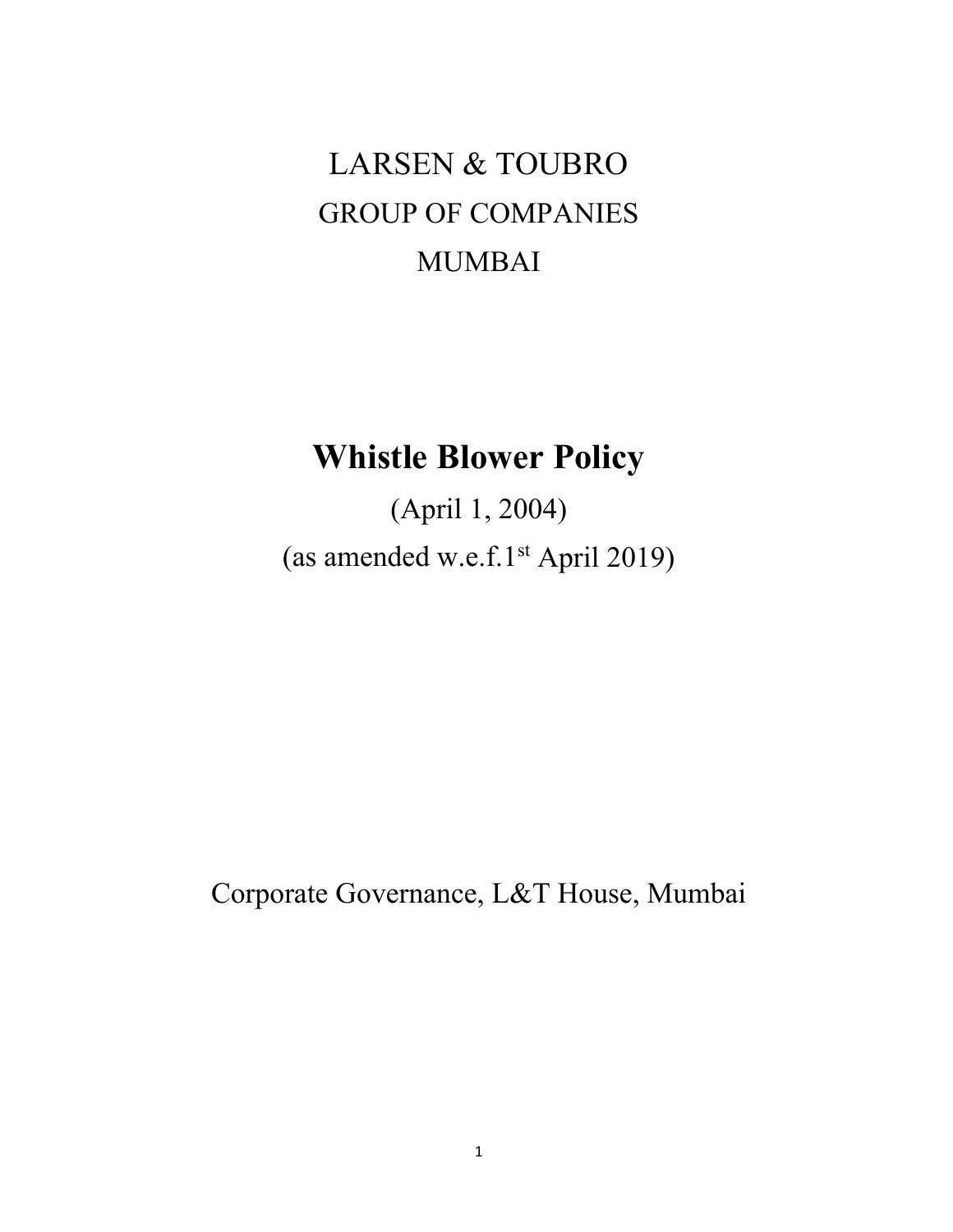| 1.0 |                                                           |
|-----|-----------------------------------------------------------|
| 1.1 |                                                           |
| 1.2 |                                                           |
| 1.3 |                                                           |
| 2.0 |                                                           |
| 2.1 |                                                           |
| 2.2 |                                                           |
| 2.3 |                                                           |
| 3.0 | COMPOSITION OF WHISTLE BLOWING INVESTIGATION COMMITTEE  5 |
| 3.1 |                                                           |
| 3.2 |                                                           |
| 3.3 |                                                           |
| 4.0 |                                                           |
| 4.1 |                                                           |
| 4.2 |                                                           |
| 5.0 |                                                           |
| 5.1 |                                                           |
| 5.2 |                                                           |
| 6.0 |                                                           |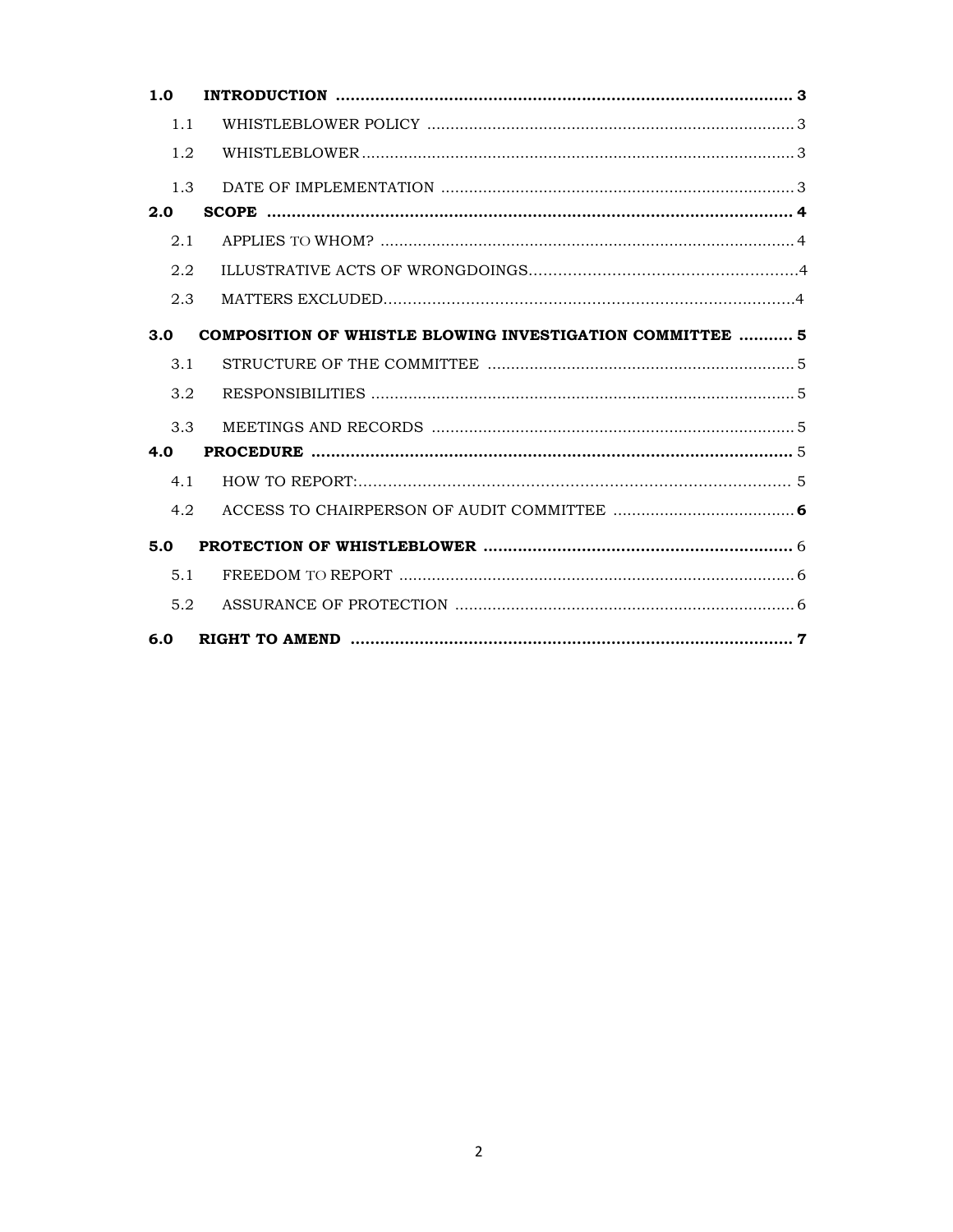## **1.0 Introduction**

#### **1.1 Whistleblower Policy**

Good governance is an integral part of the existence of a company. It inspires and strengthens investors' confidence by ensuring the company's commitment to higher goals and profits. This objective is achieved by adopting transparent procedures and practices, having in place effective machinery to address the concerns of all stakeholders, keeping shareholders informed about developments in the company and ensuring effective control over the affairs of the company.

In a professionally managed company like L&T, each employee feels a sense of ownership and interest in its smooth functioning and growth. This bestows a right as well as a responsibility on the employees to safeguard the company's interests.

Keeping this in mind and to facilitate this process, the Company has formulated a Whistle Blowing Policy.

Whistleblowing is a structured process, which encourages and facilitates employees to report without fear, any wrongdoings or unethical or improper practice which may adversely impact the image and / or the financials of the company, through an appropriate forum. The objective is to establish a vigil mechanism for directors and employees to report concerns about unethical behavior, actual or suspected fraud or violation of the company's code of conduct or ethics policy.

In other words, if employees observe any wrongdoing that may adversely affect the company's financials or image they should assist in rectifying it by reporting it to the management for appropriate action.

#### **1.2 Whistleblower**

Any employee, who finds that any conduct which may inappropriately affect the financials or the image of the Company can, without expecting any reward in return blow the whistle i.e. report the matter to the management as per the guidelines given below. Such an employee is known as a 'WHISTLEBLOWER' and the act of reporting is known as 'WHISTLEBLOWING'.

#### **1.3 Date of Implementation**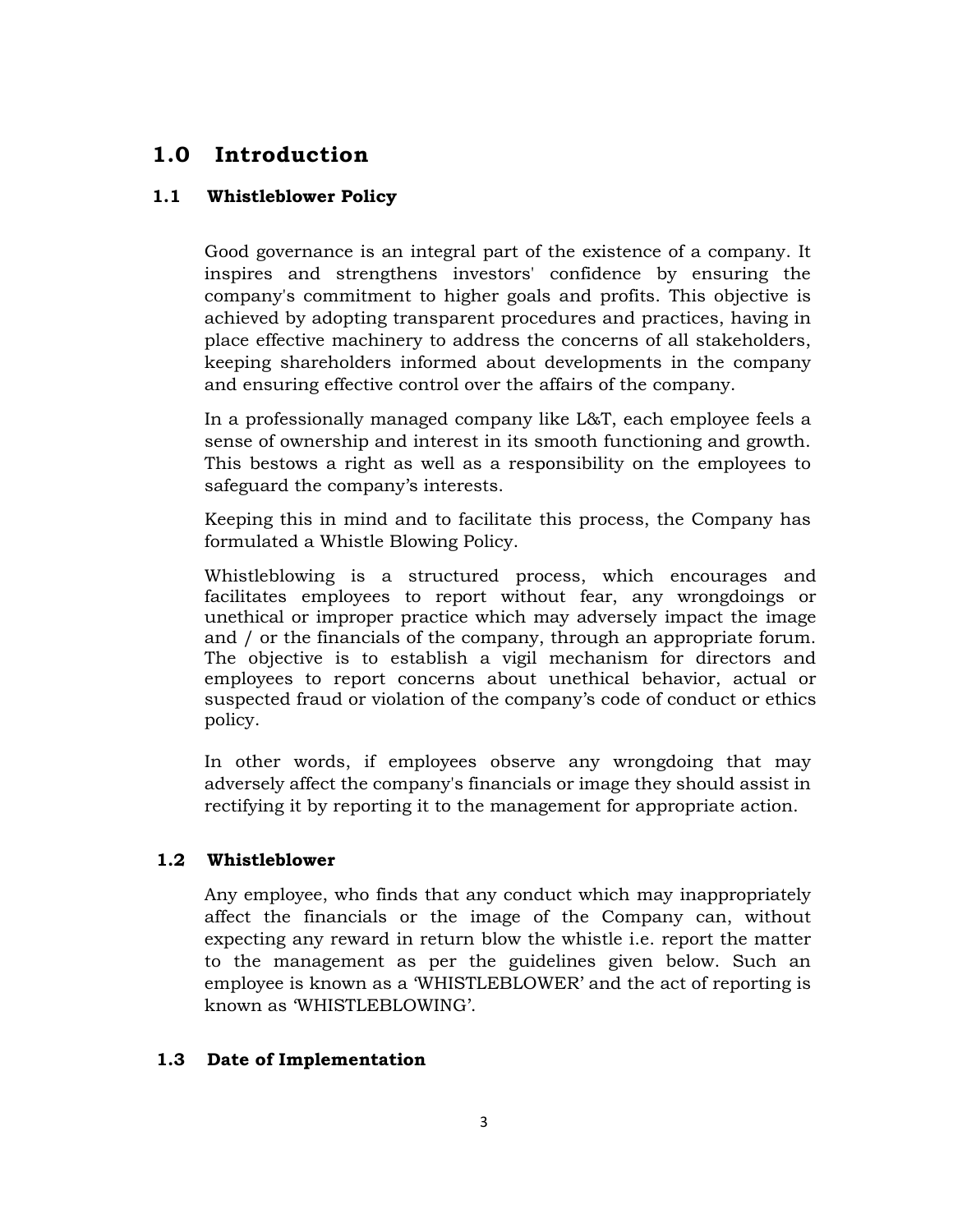This Whistle Blower Policy comes into force from 1st April 2004.

## **2.0 Scope**

#### **2.1 Applies to Whom?**

 This Whistle Blower Policy is applicable to all directors & employees of Larsen & Toubro Group of Companies. (referred in this document as employees)

#### **2.2 Acts of Wrongdoings as illustrated below may include but not necessarily be limited to:**

- Forgery or alteration of documents
- Unauthorized alteration or manipulation of computer files
- Fraudulent financial reporting
- Pursuit of a benefit or advantage in violation of the Company's interest
- Misappropriation/misuse of Company's resources, like funds, supplies, or other assets
- Authorizing/receiving compensation for goods not received/services not performed
- Authorizing or receiving compensation for hours not worked
- Improper use of authority
- Release of Proprietary Information
- Kickbacks
- Theft of Cash
- Theft of Goods/Services
- Unauthorized Discounts
- Falsification/Destruction of Company Records
- Fraudulent Insurance Claims
- Harassment
- Leak / Suspected leak of Unpublished Price Sensitive Information (UPSI)

#### **2.3 Matters pertaining to the following may be excluded as there are separate forum available for the same**

- Personal grievances
- Dissatisfaction with appraisals and rewards
- Complaints relating to Service conditions
- Sexual harassment
- Suggestions for improving operational efficiencies
- Company policies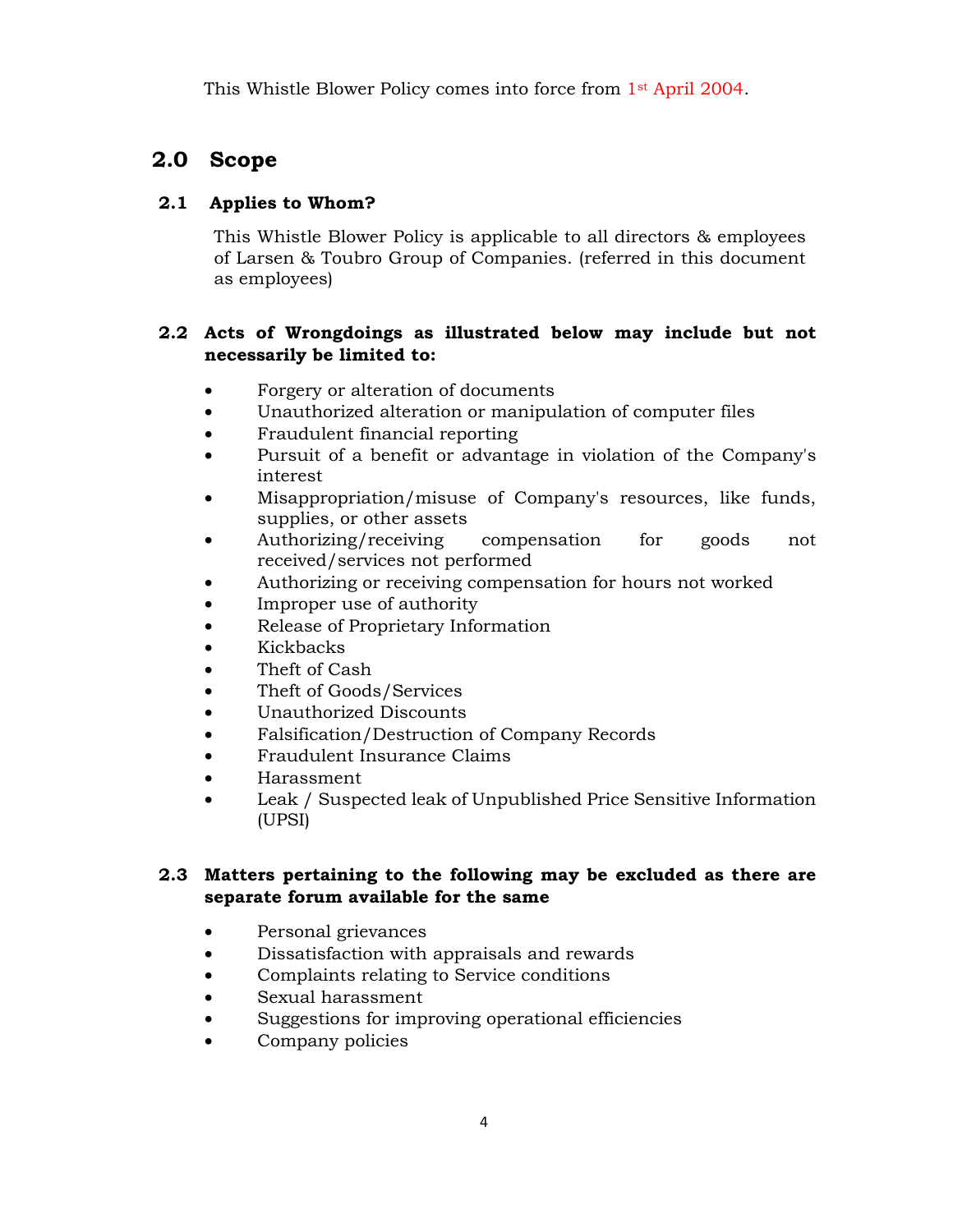## **3.0 Composition of Whistle Blowing Investigation Committee**

#### **3.1 Structure of the Committee**

 The Management of Larsen & Toubro Limited is empowered to form/reconstitute the Whistle Blowing Investigation Committee (WBIC), which will consist of senior executives of the Company.

#### **3.2 Responsibilities**

- Receiving and acknowledging complaints
- Sorting / Screening / Short listing
- Interim communication to CFO
- Investigation through appropriate delegation/agencies
- Recommend course of action based on investigation to management
- Prevention and redressal of whistleblower harassment
- Any other related responsibility as decided by the management
- The decision on the course of action on the whistleblower's complaint as taken by the WBIC / Management shall be final.

#### **3.3 Meetings and Records**

The WBIC will maintain its records such as Agenda, Minutes of the Meeting, etc. The Secretarial assistance will be provided by Corporate Audit Services.

## **4.0 Procedure**

#### **4.1 How to report:**

- A perceived wrongdoing or an act for whistle blowing may be reported by a whistleblower in oral or written form.
- In the case of oral reports, the whistleblower may approach his immediate superior or the Departmental Head who should get the oral report converted into a written one. The written report should then be forwarded to the WBIC.
- A whistleblower wishing to make a written report may send it directly to the WBIC. Reports in a sealed envelope and marked 'confidential' should be sent to the WBIC at the following address giving briefly the matter to be reported along with the name, department, location and contact phone number of the whistleblower: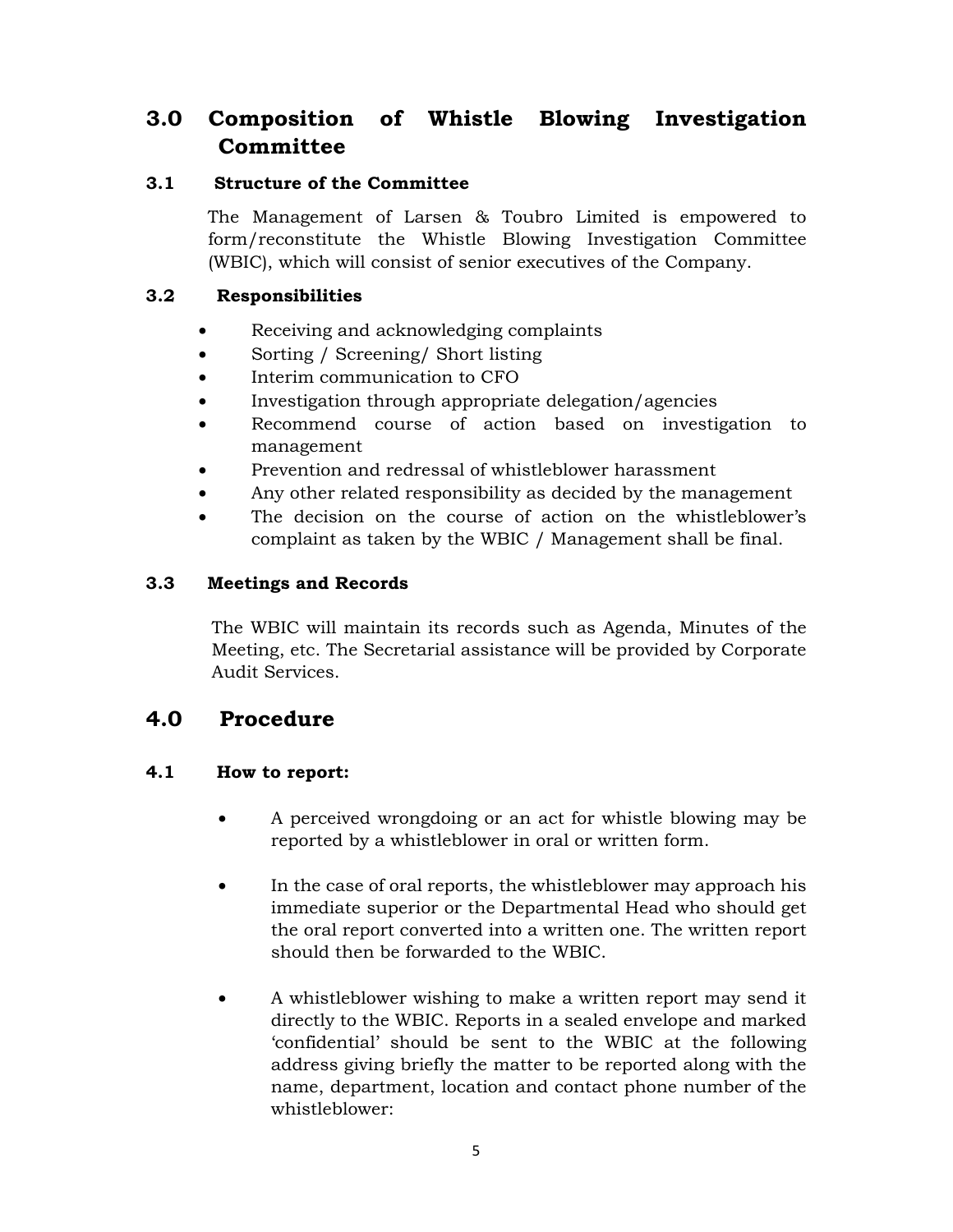#### **Whistle Blowing Investigation Committee Larsen & Toubro Limited C/o Corporate Audit Services North Block II, 3rd Floor Gate No. 1, Powai Campus Saki Vihar Road, Powai Mumbai 400 072**

The complaint relating to leak / suspected leak of Unpublished Price Sensitive Information should be sent in a sealed envelope marked confidential to the Information Leakage Investigation Committee (ILIC) constituted under the Policy & Procedure for Inquiry In Case of Leak / Suspected Leak of UPSI at the following address giving briefly the facts of the case / the transaction pertaining to which the information is leaked (to the extent possible), name and identity of the person, if available, who has leaked the information:

#### **Information Leakage Investigation Committee Larsen & Toubro Limited C/o. Corporate Secretarial Department L&T House, Ground Floor, Ballard Estate, Mumbai – 400001 Email: ILIC@LARSENTOUBRO.COM**

Such complaints will then be handled as per the procedure laid down in the Policy & Procedure for Inquiry In Case of Leak / Suspected Leak of UPSI.

- Upon receipt of the above report from a whistleblower, the WBIC will acknowledge the same and review the issue as deemed necessary. The WBIC will make all efforts to expeditiously look into the report received from a whistleblower.
- WBIC is not bound to take cognizance of anonymous letters. Such anonymous communications will be appropriately dealt with by the Company.
- **4.2** The whistleblower can access Chairperson of the Audit Committee at **ACC@LARSENTOUBRO.COM**